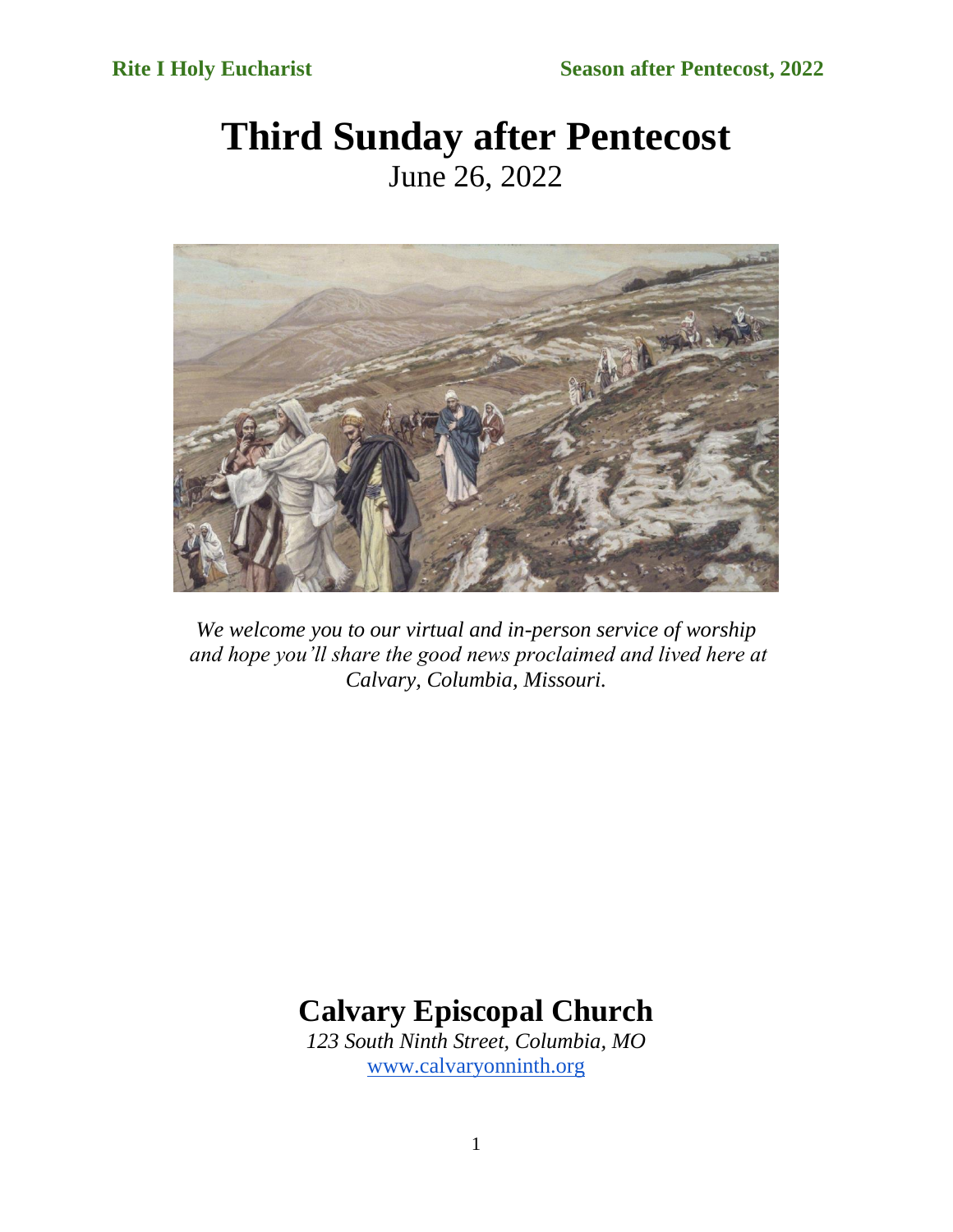*Welcome to Calvary Episcopal Church in Columbia, MO. We're so glad you've joined us to worship during the Season after Pentecost.* 

*Page Numbers are listed for your Book of Common Prayer and the1982 Hymnal. In this bulletin you will find several abbreviations: BCP = the Book of Common Prayer; H = the 1982 Hymnal; S = Service music found in the front of the 1982 Hymnal. Click these links for the online version of the [Book of Common Prayer](https://www.bcponline.org/) and [Hymnal.](https://hymnary.org/)*

#### **THE LITURGY OF THE WORD**

#### **Opening Salutation and Collect for Purity** (BCP pg. 323)

**The Gloria** (BCP pg. 324)

**The Collect of the Day**

Officiant: God be with you. People: **And also with you.** Officiant: Let us pray.

*See lectionary handout.* 

#### **People: Amen.**

#### **The First Reading**

Lector: A reading from **1 Kings 19:15-16, 19-21**.

*See lectionary handout.* 

Lector: Hear what the Spirit is saying to God's people. People: **Thanks be to God.**

Lector: The Psalm appointed for today is **Psalm 16.**  *We will read it in unison*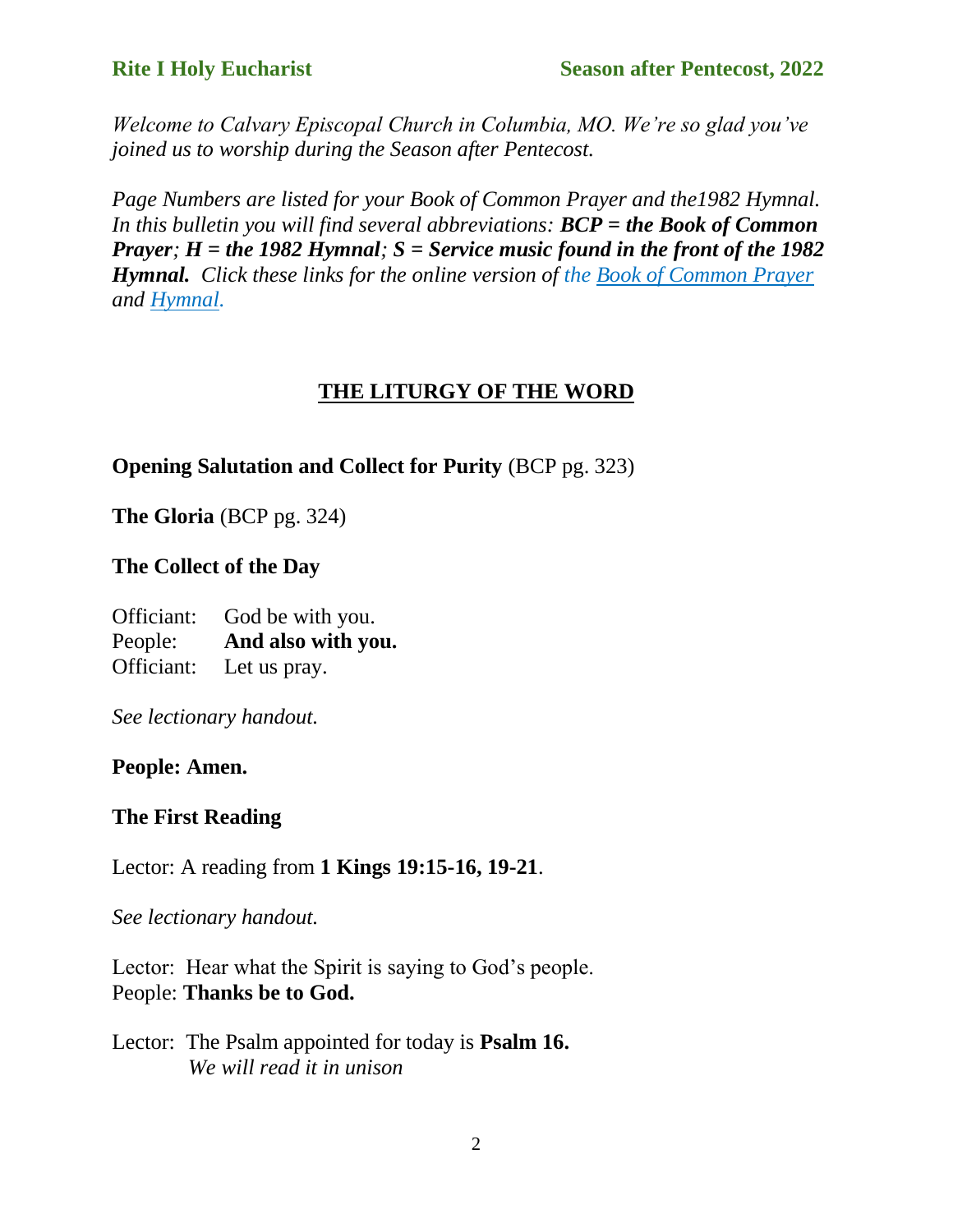*See lectionary handout.* 

#### **The Second Reading**

Lector: A reading from **Galatians 5:1, 13-25**.

*See lectionary handout.* 

Lector: Hear what the Spirit is saying to God's people. People: **Thanks be to God.**

#### **The Gospel**

Deacon or priest: The Holy Gospel of our Lord Jesus Christ according to **Luke 9:51-62** People: **Glory to you, Lord Christ.**

*See lectionary handout.* 

|         | Deacon or priest: The Gospel of the Lord. |
|---------|-------------------------------------------|
| People: | <b>Praise to you, Lord Christ.</b>        |

### **The Homily**

 *--- A meditative moment of silence is kept after the sermon to allow time for the Holy Spirit to carry the Word deep into our hearts.*

**The Nicene Creed (**BCP pg. 326)

**Prayers of the People** (BCP pg. 328)

**The Confession and Absolution** (BCP pg. 331)

**The Sharing of God's Peace (**BCP pg. 332)

**The Announcements** *(*see last page*)*

*Those celebrating birthdays and anniversaries are invited forward for a blessing.*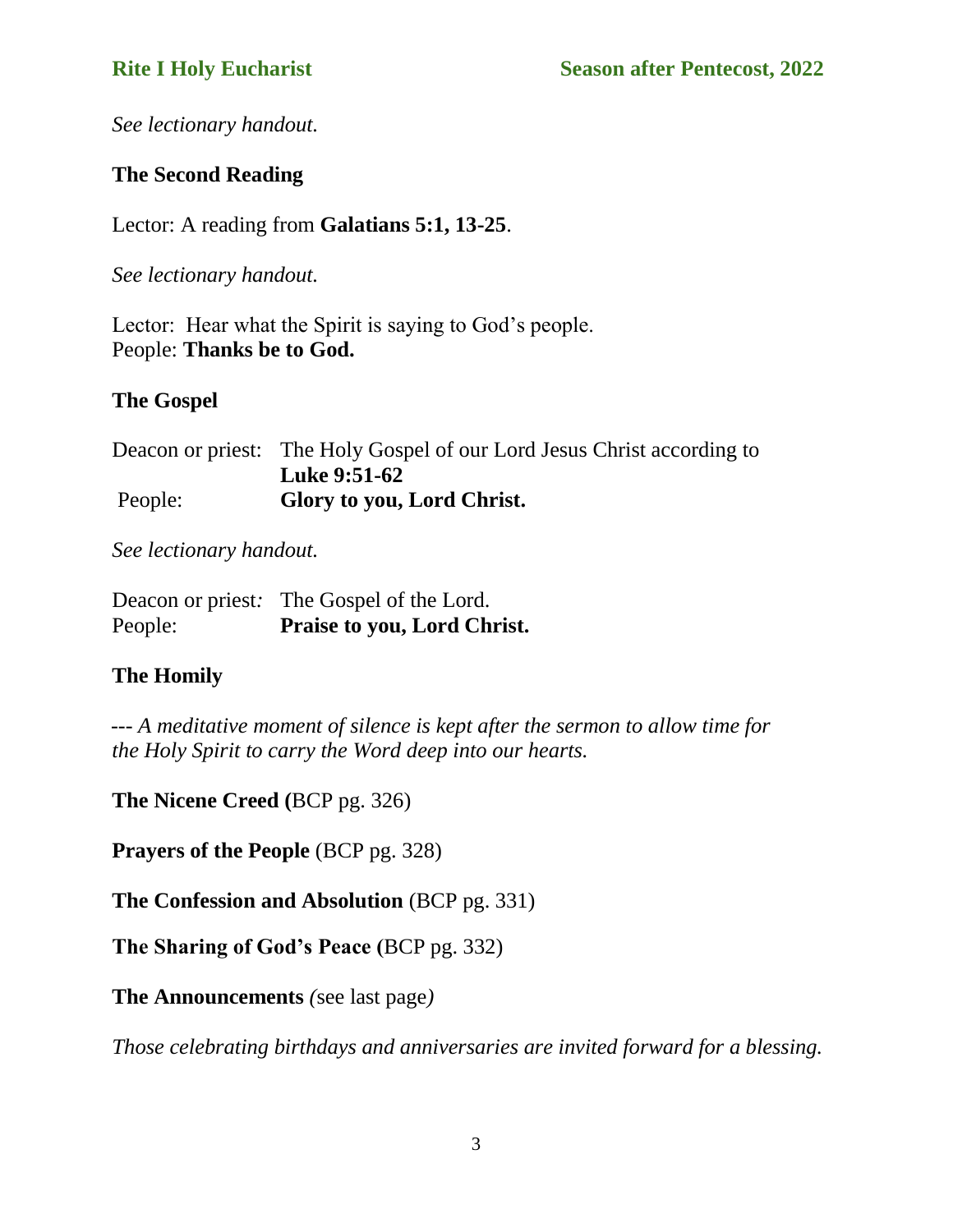

*We thank you for making your Sunday gift in the offering plates or paying your pledge by: ·scanning the QR code on the left · going to th[e](https://www.calvaryonninth.org/stewardship.html) [Stewardship](https://www.calvaryonninth.org/stewardship.html) page on our website, or dropping your check into the collection plates in the church.*

**The Great Thanksgiving** Eucharistic Prayer I (BCP pg. 333)

**The Lord's Prayer** (BCP pg. 336)

**The Breaking of the Bread** (BCP pg. 337)

*The bread is served at the communion rail, and all who are baptized are invited to receive. A blessing is given to anyone who would like to come forward but does not want to receive communion. Gluten free wafers are available upon request.*

**The Prayer after Communion** (BCP pg. 339)

**The Blessing** (BCP pg. 339)

**The Dismissal** (BCP pg. 339)

The flowers on the altar are given to the glory of God and In Loving Memory of Florence Mueller by her family.

*To make a donation for altar flowers, please contact [ccarpenter@calvaryonninth.org.](about:blank)*

# **Calvary's Prayer List**

Click [PRAYER LIST](https://drive.google.com/file/d/1OzF3G-MIq141273XXDTH17B_GJtNmiT1/view?usp=sharing) to view, download, or print the current Prayer list. *Names may be added or removed from the prayer list by emailing the [church.](mailto:ccarpenter@calvaryonninth.org)*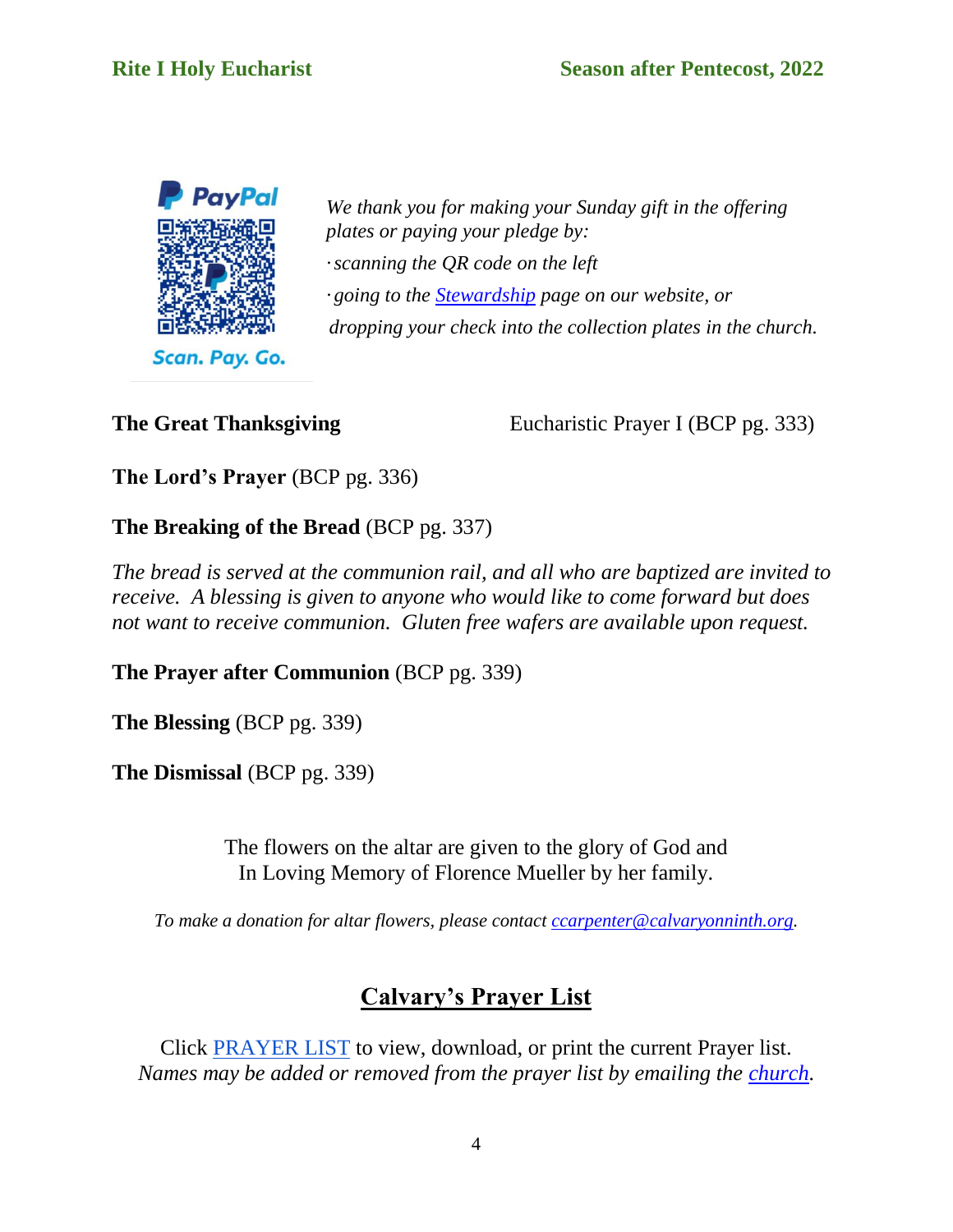**For Health of Body and Soul (BCP p. 460)** May God, the Father bless you, God the Son heal you, God the Holy Spirit give you strength. May God the holy and undivided Trinity guard your body, save your soul, and bring you safely to his heavenly country; where he lives and reigns for ever and ever. Amen.

## **Calvary Episcopal Church Announcements**

June 26, 2022

**Welcome visitors!** We're glad that you are here today. We would love to get to know you and invite you to complete one of the welcome cards in the pews and place it in the basket in the front on your way out, or hand it to one of the ushers. **Masks are Strongly Recommended at Calvary** - Because the COVID19 risk level has increased to medium in Columbia, masking is required at worship services and strongly recommended for other activities at Calvary. Thanks as always for your cooperation, and stay healthy out there!

**Many thanks to our section leaders this spring, Emma Rowden and Jack Grant.** This morning is their last service with us for this academic year. They have added so much to our choir! We are deeply appreciative! - Ed Hanson, Director of Music

**Homeless Jesus Statue** – Missouri United Methodist Church is dedicating a statue of Homeless Jesus which was donated by an anonymous donor in honor of MUMC's work with starting Room at the Inn in our community. MUMC was only one of many of the faith communities, including Calvary, who started and maintained RATI over the years. The official dedication is at noon on Sunday, June 26, but Connie Carpenter would like to invite Calvary Parishioners to come across the street after the 11:15 am service to share in the dedication and celebration of our past, present, and future work with unhoused people.

**Saturday Café Begins July 2!** We are thrilled to announce that the Café is returning to the parish hall! This outreach ministry provides a delicious, homemade breakfast for those in need in our community every Saturday in July, August, and September. If you are new to volunteering at Calvary, you might start by designating one weekend a month to help out at the Café. Volunteers contribute by purchasing, preparing, and serving food, organizing clothing donations, and helping guests at the "free store." We typically arrive around 7:15 AM and wrap up operation around 9:45. For more information and the sign up link, see Calvary Email News.